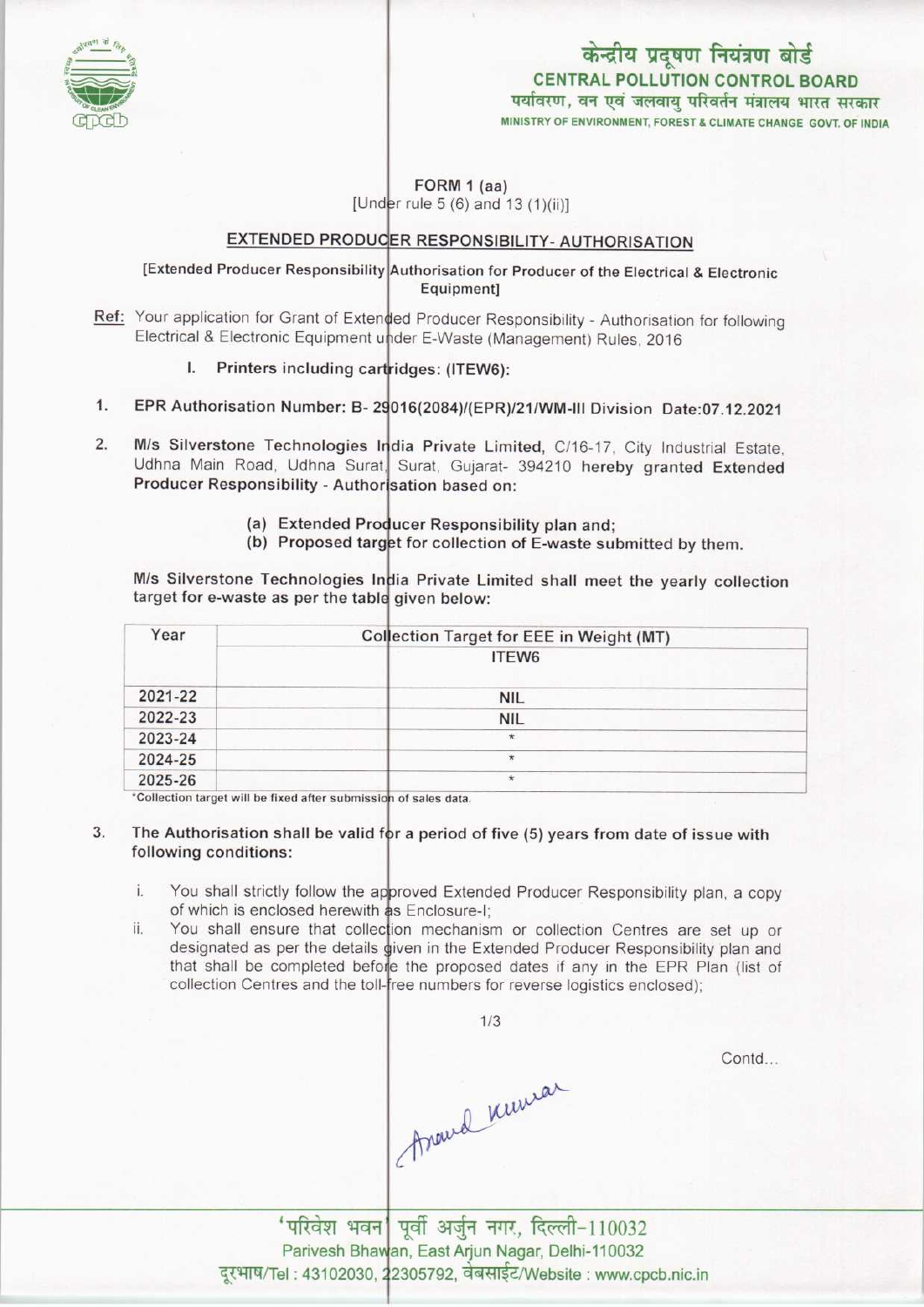

From pre page....

- iii. You shall ensure that all the collected e-waste is channelized to your your dismantler/recycler M/s E-waste Recycler India, Shed No 15 Roz ka Meo Industria area Nuh and records shall be maintained at recycler/dismantler and your end
- area Nuh and records shall be maintained at recycler/dismantler and your end;<br>iv. You shall maintain records, in Form-2 of these Rules, of e-waste and make such records available for scrutiny by Central Pollution Control Board
- records available for scrutiny by Central Pollution Control Board;<br>v. You shall file annual returns in Form-3 to the Central Pollution Control Board on or before 30th day of June following the financial year to which that returns relates

# vi. General Terms & Conditions of the Authorisation:

- The authorisation shall comply with provisions of the Environment (Protection) Act 1986 and the E-waste (Management) Rules, 2016 made there under
- The authorisation or its renewal shall be produced for inspection at the request of  $b$ an officer authorised by the Central Pollution Control Board
- Any change in the approved Extended Producer Responsibility plan should be  $C.$ informed to Central Pollution Control Board within 15 days on which decision shall be communicated by Central Pollution Control Board within sixty days
- It is the duty of the authorised person to take prior permission of the Central Pollution Control Board to close down any collection centre/points or any other facility which are part of the EPR plan;
- An application for the renewal of authorisation shall be made as laid down in subrule (vi) of rule of 13(1) the E-Waste (Management) Rules, 2016
- The Board reserves right to cancel/amend/revoke the authorisation at any time as  $f_{\nu}$ per the policy of the Board or Government

### vii. Additional Conditions: -

- a) That the applicant will submit annual sales data along with annual returns
- b) That the applicant has to ensure that the addresses of collection points provided That the applicant has to ensure that the addresses of collection points provided<br>by them in their EPR Plan are correct and traceable and the collection points/centres are functional;
- c) That the applicant will submit revised application for grant of EPR Authorisation in case of applicant adding/changing PRO or changing its EPR Plan;

 $2/3$ Arand Kuman

Contd..